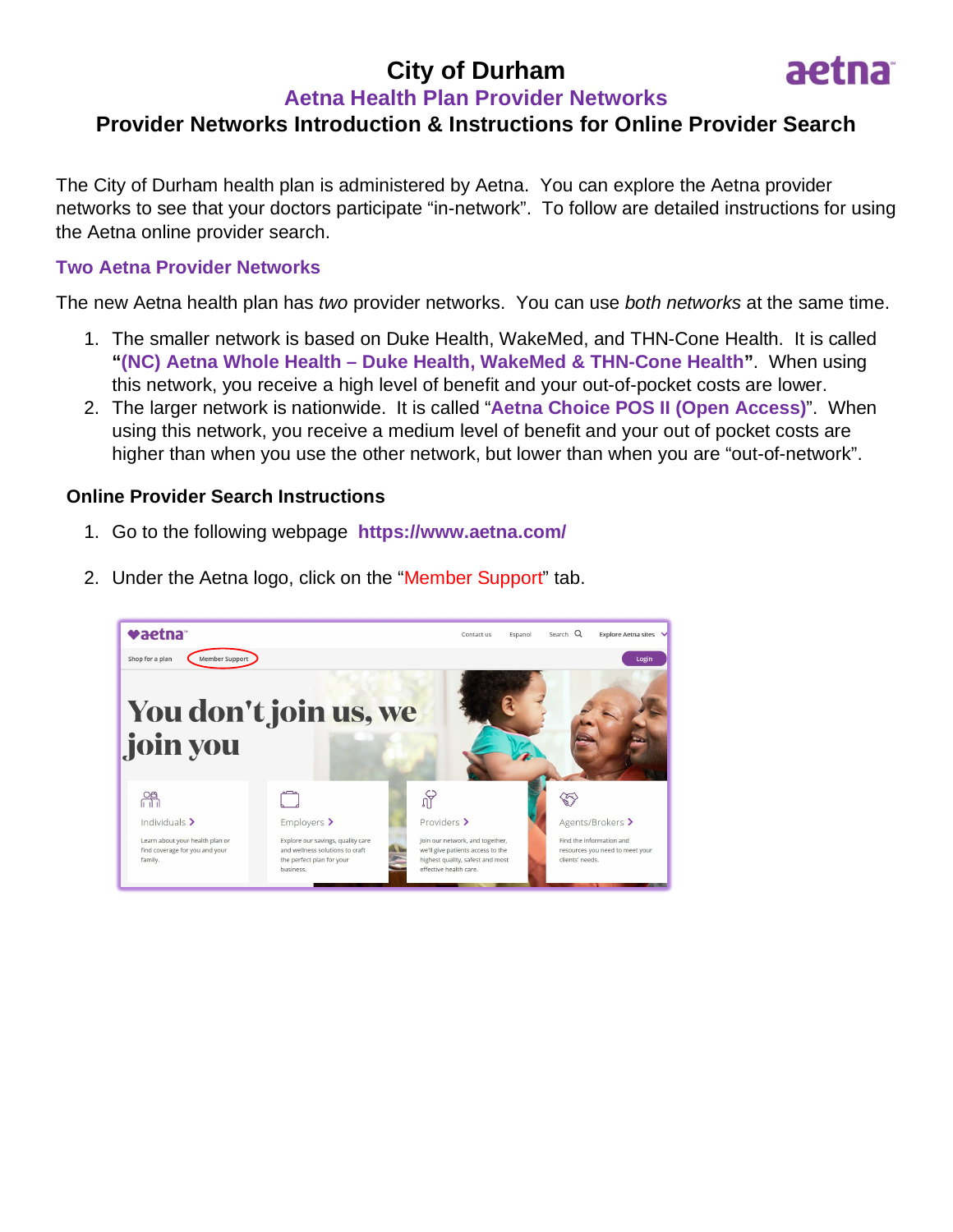3. On the Account Management menu, click on the "Find a Doctor" link.

| vaetna                  |                       |                                                |
|-------------------------|-----------------------|------------------------------------------------|
| Shop for a plan         | <b>Member Support</b> |                                                |
| Account management >    |                       | Log in to your member website<br>Find a doctor |
| The health guide $\sum$ |                       | Find medicine and costs<br>Find a form         |
| Additional resources >  |                       | Pay your premium<br>Get your ID card           |
|                         |                       | Check a claim<br>■ View coverage               |

4. On the Guests section, click on the "Plan from an employer" link.

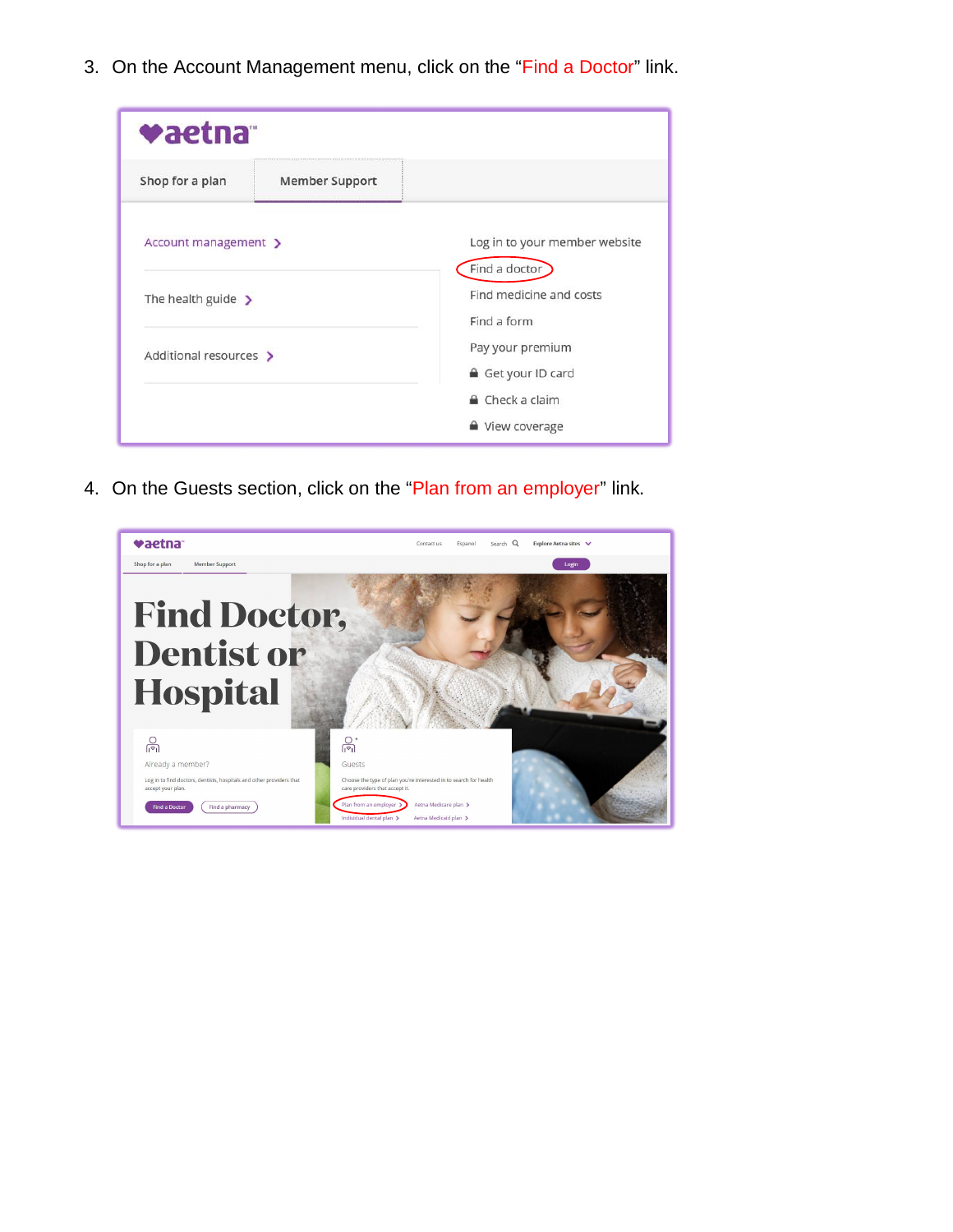5. Under the "Continue as a guest" section, enter your medical provider's zip code. You may adjust the "Look within" slider to increase the search distance around the zip code to include other offices that the medical provider may have in other nearby zip codes. Click the "Search" button.

| vaetna                                                                                                                                                                                                                                                                                                                                  |                                                                                                                                                                                                                                                                                            |  |  |  |
|-----------------------------------------------------------------------------------------------------------------------------------------------------------------------------------------------------------------------------------------------------------------------------------------------------------------------------------------|--------------------------------------------------------------------------------------------------------------------------------------------------------------------------------------------------------------------------------------------------------------------------------------------|--|--|--|
| <b>Directory of Health Care Professionals</b>                                                                                                                                                                                                                                                                                           |                                                                                                                                                                                                                                                                                            |  |  |  |
|                                                                                                                                                                                                                                                                                                                                         |                                                                                                                                                                                                                                                                                            |  |  |  |
| Already a member?                                                                                                                                                                                                                                                                                                                       | Continue as a guest                                                                                                                                                                                                                                                                        |  |  |  |
| Not registered with Aetna yet?<br><b>Login to Secure Site</b><br><b>Register Now</b><br>Why Register?<br>You will be able to find all your coverage information online when<br>you need it.<br>Searching as a member is better<br>You Can:<br>Get results for your<br>View cost<br>Select a primary care<br>plan<br>estimates<br>doctor | Please enter your home location (zip, city, county or state) to<br>access providers specific to your plan benefits.<br><b>Znter location here</b><br>raveling? You can change your location after you select your plan<br><b>Look within</b><br>25 Miles<br>0 Miles<br>100 Miles<br>Search |  |  |  |

6. Start your network search using the smaller Aetna network. Select the button to the left of "(NC) Aetna Whole Health – Duke Health, WakeMed & THN-Cone Health". Click the "Continue" button.

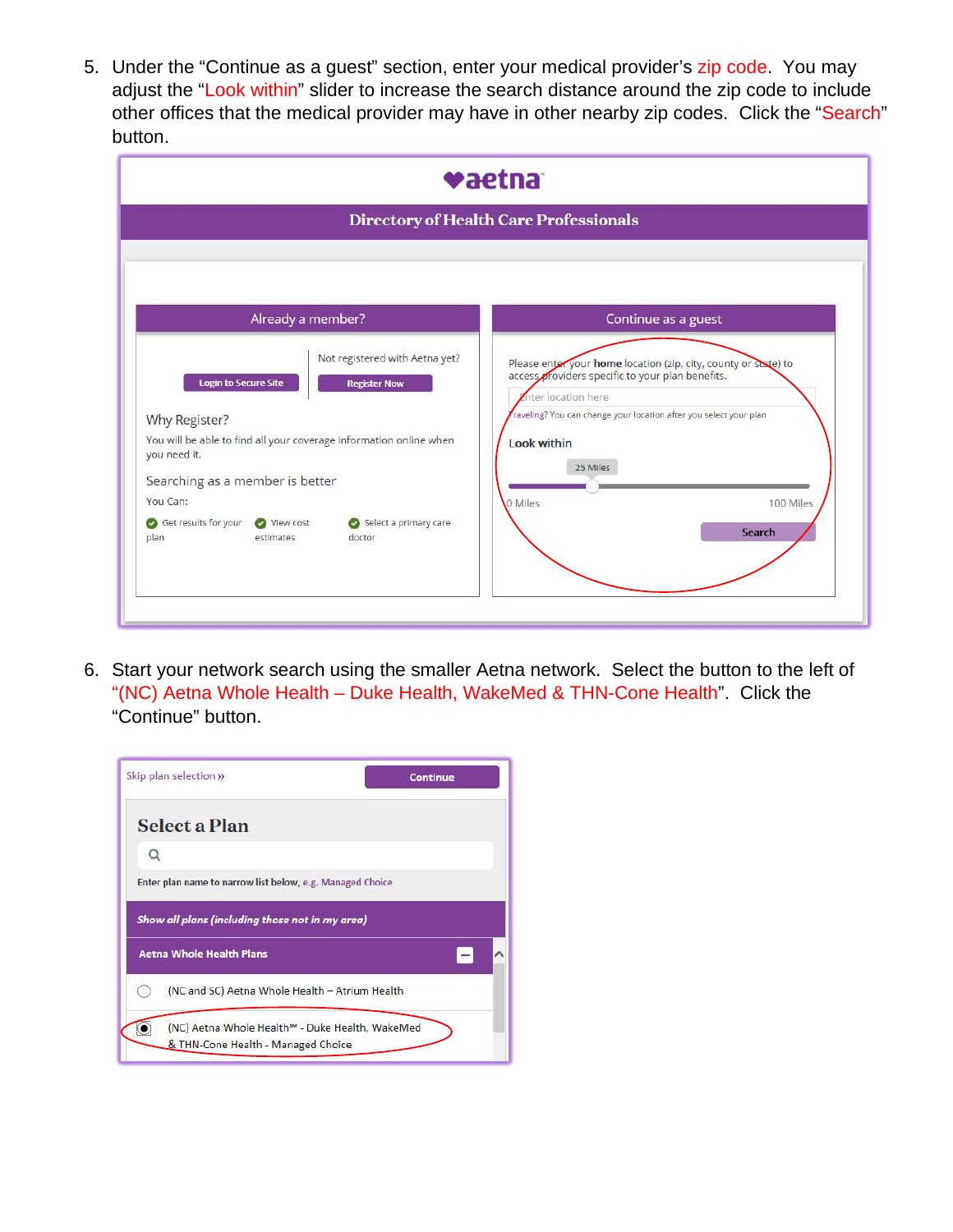7. In the search field under "What do you want to search for near…" *slowly* type your doctor's last name. As you type, medical providers with names that match will appear in a drop down box. Click on your doctor's name on the drop down list.

If you do NOT see your doctor's name in the drop down list, skip to step 8 of these instructions.

| What do you want to search for near 27512 (Cary, NC)?<br>Change location »                                                                              |  |
|---------------------------------------------------------------------------------------------------------------------------------------------------------|--|
| resn                                                                                                                                                    |  |
| Select a result to find out if a provider or facility is in or out of your network.                                                                     |  |
| <b>Healthcare Providers &amp; Practices</b>                                                                                                             |  |
|                                                                                                                                                         |  |
|                                                                                                                                                         |  |
|                                                                                                                                                         |  |
| · Check your spelling                                                                                                                                   |  |
| Robert J Resnik MD - Cary, NC<br>Can't find what you're looking for?<br>· Increase your search radius, or change your location above (under "Location") |  |
| • We only show providers who participate with our plans                                                                                                 |  |

8. The doctor's listing displays with all of the information you need. It is not uncommon to find doctors with the same name, so first verify that the doctor's address is correct. Then confirm that your doctor is in the smaller Aetna network with "Maximum Savings".

| <b>Provider/Facility Information</b>                                                                                                                             | <b>Distance</b> | <b>Plan Information</b>                                                                                                                                                                       | <b>Ratings</b>            |
|------------------------------------------------------------------------------------------------------------------------------------------------------------------|-----------------|-----------------------------------------------------------------------------------------------------------------------------------------------------------------------------------------------|---------------------------|
| <b>Maximum Savings</b><br>Resnik, Robert J., MD »<br>In Network<br><b>Provider ID #: 4516508</b><br>O<br>930 Southeast Cary Pkwy.<br>Suite 200<br>Cary, NC 27518 | 3.33 miles      | Aetna Whole Health <sup>SM</sup><br>Duke Health, WakeMed & THN-Cone Health<br>More Information ><br>Maximum Savings - This provider<br>provides maximum savings for you<br>See Accepted Plans | 音音音公文<br>$34$ rating(s) » |

- 9. **If you do not see the doctor's name that you are looking for**, there can be a number of reasons why:
	- The doctor's name is spelled differently than you typed it.
	- The doctor uses a nickname that you know, but you do not know the doctor's legal name used on the search tool. You might call the doctor's office to verify the name you should use.